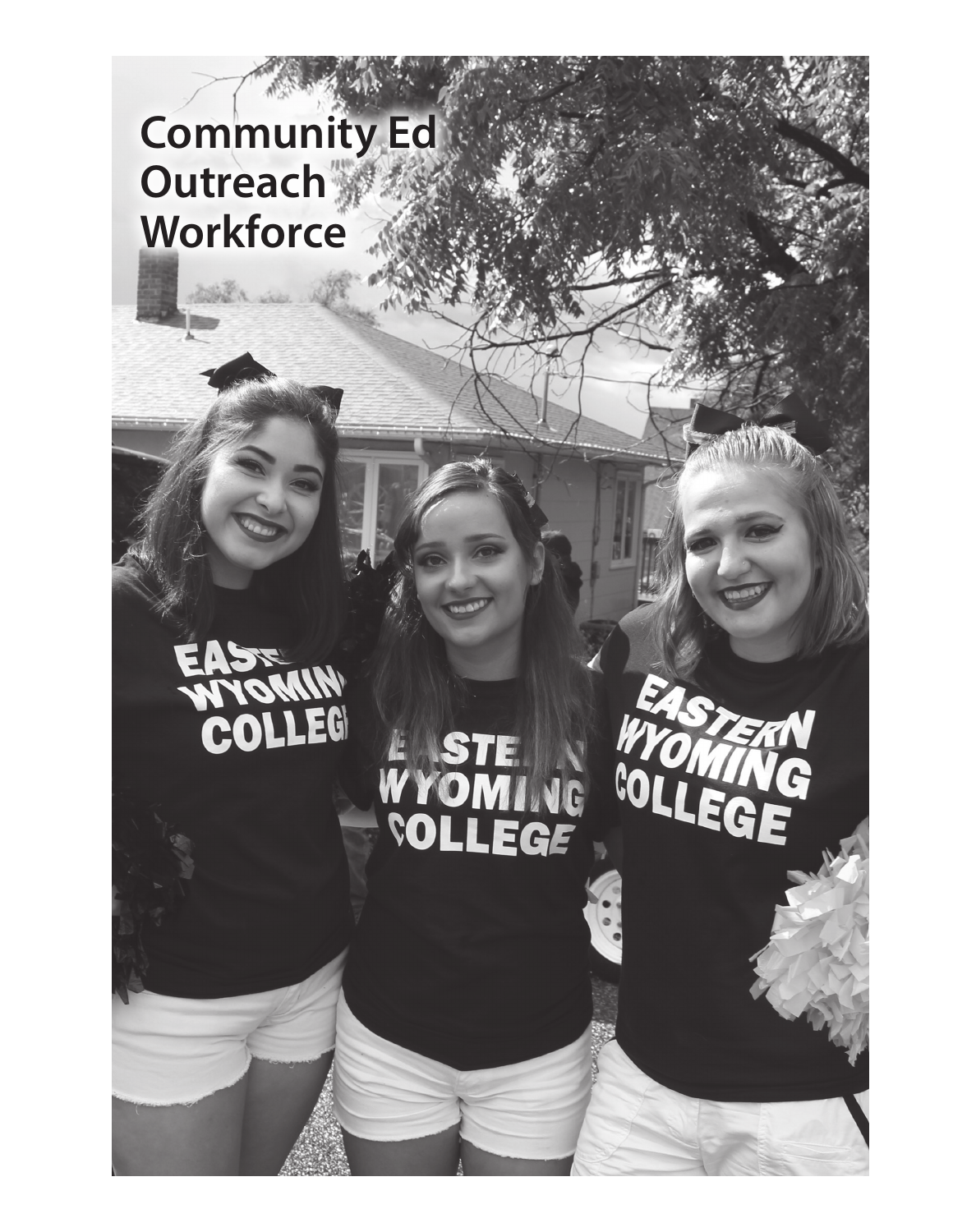# Community Education, Outreach & Workforce Development

#### Evening and Weekend Courses

Eastern Wyoming College is committed to offering a large variety of courses at times which meet the needs of busy adults. Outreach Coordinators will disseminate schedules to their community members. Schedules are available on the web at ewc.wy.edu. Phone-in registration is available.

#### Distance Learning Options

Every student within the EWC service area has the opportunity to take college credit courses and earn a degree or certificate through distance education. EWC is approved by The Higher Learning Commission to offer the following complete degree or certificate programs via distance.

- Fredisciplinary Studies AA degree<br>
 Criminal Justice AA degree<br>
 Business Administration AAS<br>
 degree<br>
 Child Development Certificate<br>
 Corrections Certificate
- 
- 
- 
- 
- Early Childhood Education AA degree
- Elementary Education AA degree

Classes are offered via Internet, using both synchronous and asynchronous interaction. A three year rotation schedule of distance classes ensures that all program requirements are offered for the above degrees. Eastern Wyoming College offers courses in many core areas including general education, business, computer applications, criminal justice, education, social sciences, and human development.

Support services available to help students include technology support, student advising, registration, library, bookstore, counseling, financial aid, online registration, and online grade reports.

Students interested in taking distance classes should consider:

- How comfortable are you with using technology such as computers,
- e-mail, and the Internet?<br>
Are you a self-directed, self-<br>
motivated, and self-disciplined student? It is important to stick to a schedule

- with distance courses.<br>
Are you comfortable with forms<br>
of interaction such as chat rooms,<br>
e-mail, or telephone calls?<br>
Do you have the time commitment
- to devote to a distance course? Distance courses require as much or
- more of your time than traditional<br>classes.<br>Are you willing to be an active<br>participant and an advocate for your own education? Then distance learning may be for you!

For questions, please call the Instructional Technology Office at either (307) 534.2912 or 877.392.4678 (877.EWC.INST) menu item 3 or check the web at ewc.wy.edu/distance.

Veteran education benefits may be adjusted when student enrolls in all distance education courses.

#### Summer Session

One six-week summer session is offered each summer. Classes scheduled vary based upon student interest and demand. Short-term courses are frequently scheduled. Contact Registration and Records to request a summer schedule, or check on the web at ewc.wy.edu.

#### Adult Education

The Adult Education (AE) program at Eastern Wyoming College has offices throughout the service area. In Torrington, AE facilities are located in the Center for Tutoring and Learning. With the passage of the Workforce Innovations and Opportunities ACT (WIOA), Adult Education is no longer a high school equivalency program. Instead, AE is a career pathways center focusing on providing students with the skills they need to be successful in the workplace and/or for postsecondary education. The Adult Education center also provides tailor made, on demand courses for local employers so the local workforce needs are met. Participants enrolled in AE may also participate in concurrent enrollment in post-secondary education, distance learning, job shadowing, internships, and apprenticeships. AE offers instruction in career pathways tracks, workforce literacy, English Language Acquisition, and high school equivalency preparation.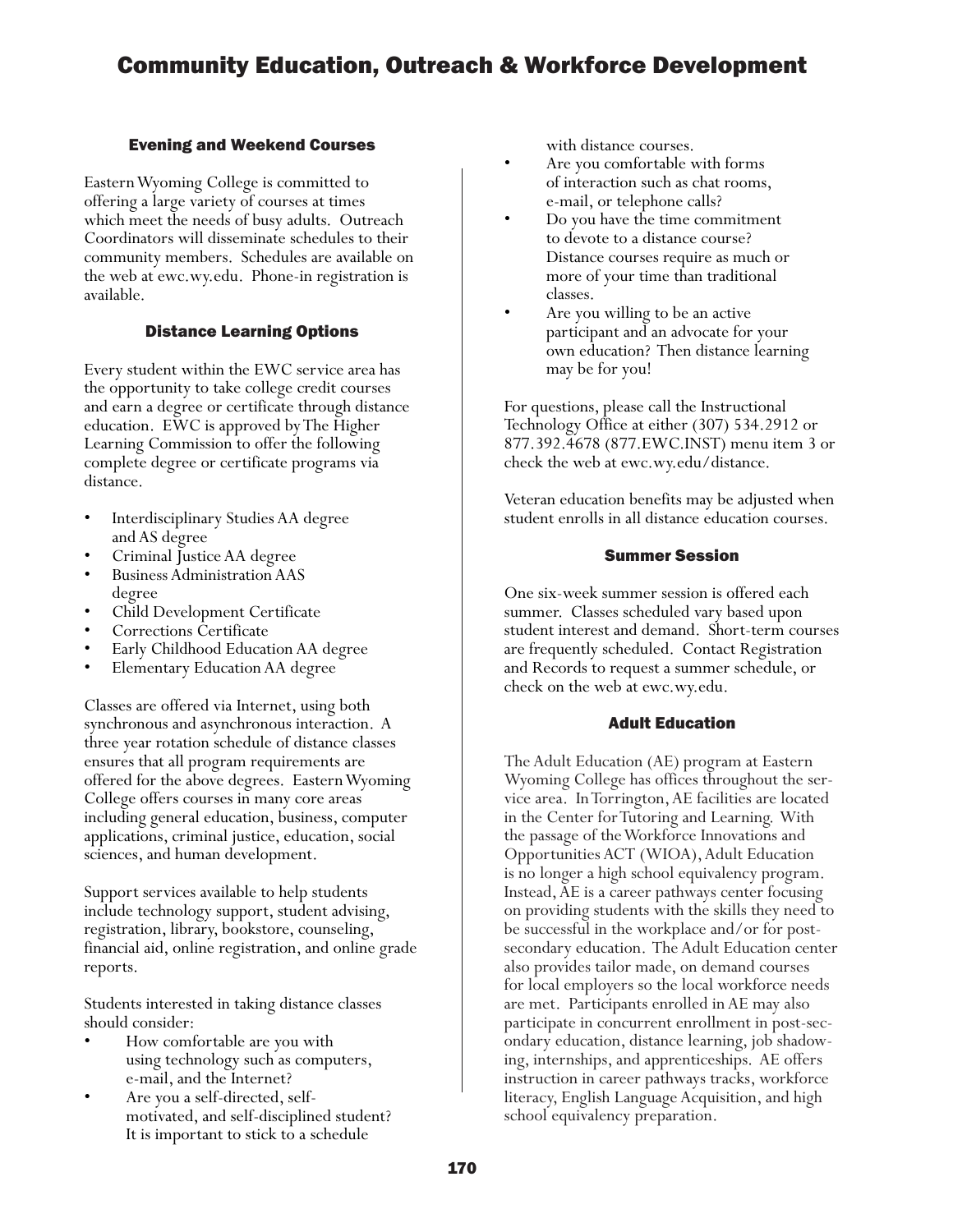## Community Education, Outreach & Workforce Development

*AE Hours – Torrington* M-Th 7:00am – 4:00pm

#### *AE Hours – Outreach*

Vary from site to site. Contact information is available on the EWC website.

#### Educación para los Adultos

El Programa de Educación para los Adultos (AE) en Eastern Wyoming College tiene sus oficinas por toda el área de los servicios. En Torrington, las instalaciones de AE están localizadas en el Cen- tro para Tutores y Aprendizaje. Con la aprobación del Acto de Oportunidades e Inovaciones de la Fuerza de Trabajo (WIOA), la Educación para los Adultos ya no es un programa con equivalencia a la preparatoria. En lugar de, AE es un centro de rutas para carreras enfocado en proveer a los estudiantes con las habilidades que necesitan para ser éxitosos en el lugar de trabajo y/o después de la preparatoria. El centro de Educación para los Adultos también proporciona adapataciones a las necesidades, en cursos demandantes por los em- pleadores locales de tal forma que las necesidades de las fuerzas de trabajo local sean cubiertas. Los participantes inscritos en el AE pueden también participar en la inscripción concurrente en la educación después de la preparatoria, educación de larga distancia, trabajo vigilado, y aprendizaje de oficios. AE ofrece instrucción en carreras de vías de acuerdo a sus actitudes, alfabetización de la fuerza de trabajo, Adquisición del Idioma del Inglés, y la preparación de la equivalencia a la preparatoria.

*Horario de AE – Torrington* Lunes -Jueves 7:00 am – 4:00 pm

#### *Horario de AE – Fuera del Area*

Varía de un lugar a otro. Información de contacto esta disponible en el sitio web de EWC.

#### Community Education/Workforce Development-Continuing Education

*Community Education's* mission is to provide life-long learning opportunities for residents of eastern Wyoming that include a wide variety of fun, educational, and general interest non-credit learning opportunities such as bus trips, personal enrichment classes, music classes, cooking classes, art and craft classes, fitness/wellness classes, computer classes, youth classes, and Ed2go classes (on-line, independent learning). Our classes are designed to expand your horizons and to keep you inspired. They vary in length from one session for a few hours to multiple class sessions over several weeks. It is Community Education's goal to offer new and exciting classes each year, while maintaining community favorites. For information on Community Education schedule of offerings call (307) 532.8213.

#### *Workforce Development-Continuing*

*Education* at EWC has a comprehensive workforce training and continuing education program. Our training includes, but is not limited to business development, health care, certifications and industry training, safety, computer technology and welding. Continuing education has been provided to real estate agents, insurance agents, education personnel, medical personnel, law enforcement, businesses, and others.

Workforce Development works with community groups, agencies, and businesses to enhance economic development efforts in our service area. Classes which cater to the business community can be offered in a short term, flexible format, with delivery as quickly as possible. Classes are customized to fit the needs of employers and employees. Serving the needs of our workforce is vitally important to us. These classes may be scheduled anywhere in our service area and can be offered as credit or non-credit depending on individual interest and need.

For more information call 307.532.8323 or 307.532.8213

EWC Workforce Development works with individuals who are parents and meet certain income and other eligibility guidelines, to access grant funds. These federally funded grants, TANF (Temporary Assistance for Needy Families) and FBI (Families Becoming Independent) are made available by Wyoming Departments of Workforce and Family Services. For more information contact the Workforce Development FBI Grant Coordinator, Linda Day at 307.532.8365.